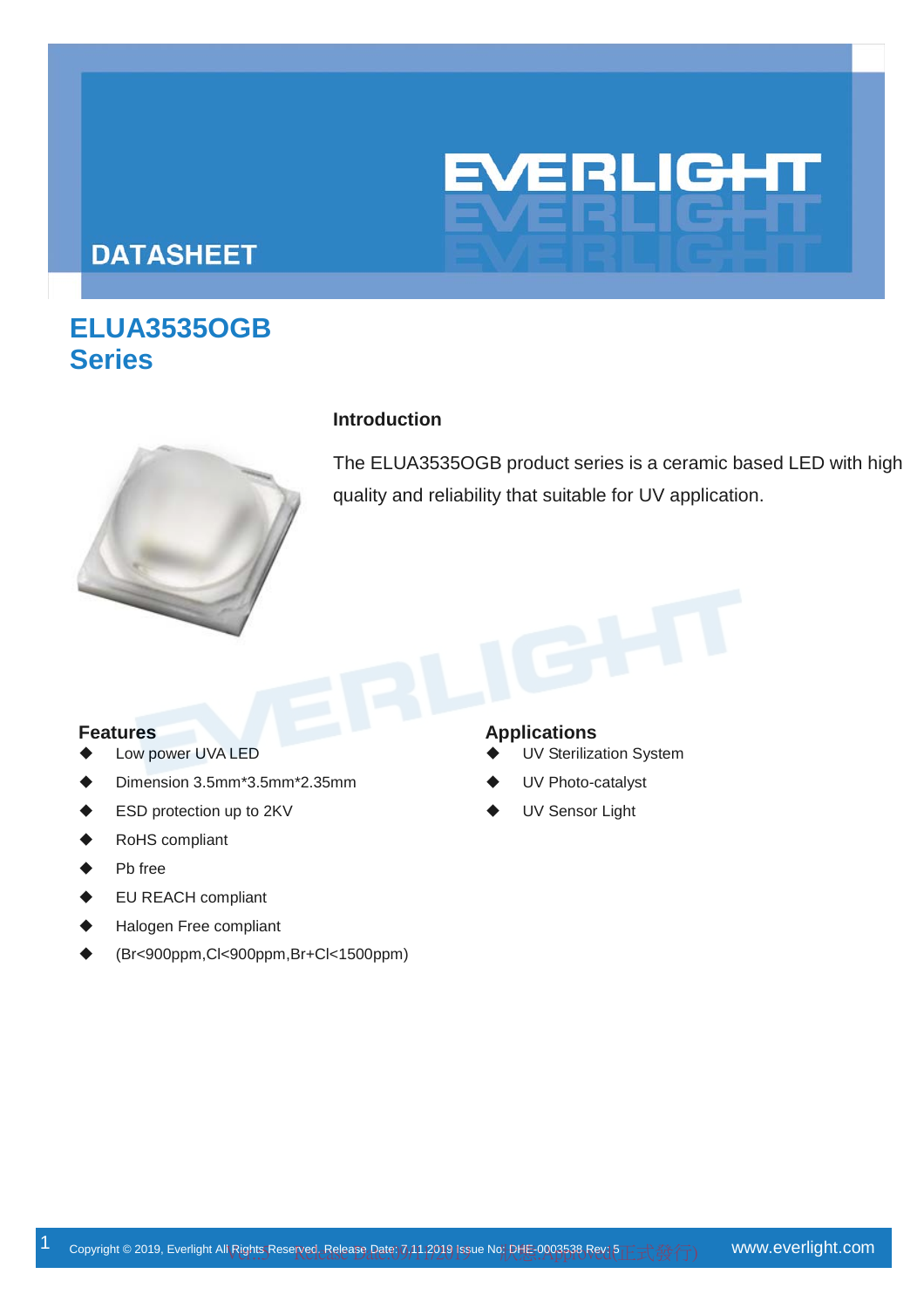

### **Product Nomenclature**

# **ELUA3535OGB-PXXXXYY3240500-VD1M**

 $EL = Everlight$  $UA = UVA$ 3535 = 3.5mm x 3.5mm Package  $O =$  Package Material:  $Al<sub>2</sub>O<sub>3</sub>$ G = Coating: Ag  $B =$  Angle: 120 $^{\circ}$ P = Peak Wavelength  $XXX = Wavelength$  Range [1] YY = Minimum Radiant Flux Spec [2] 3240 = Forward Voltage Spec: 3.2~4.0V 500 = Forward Current: 500mA V = Chip Type: Vertical D = Chip Size: 45mil  $1 =$ Chip QTY: 1 chip M = Process Type: Molding

### **Notes:**

1. Wavelength Range

| Symbol | <b>Description</b> |
|--------|--------------------|
| 6070   | 360~370nm          |
| 8090   | 380~390nm          |
| 9000   | 390~400nm          |
| 0010   | 400~410nm          |

### 2. Minimum Radiant Flux Spec

|                  | ____<br>T A K<br>ИΙ<br><u> The Company of the Company of the Company of the Company of the Company of the Company of the Company of the Company of the Company of the Company of the Company of the Company of the Company of the Company of the Compan</u><br>_____ |
|------------------|----------------------------------------------------------------------------------------------------------------------------------------------------------------------------------------------------------------------------------------------------------------------|
| $\sqrt{2}$<br>◡▵ | .<br>$\Omega$<br>0mvv                                                                                                                                                                                                                                                |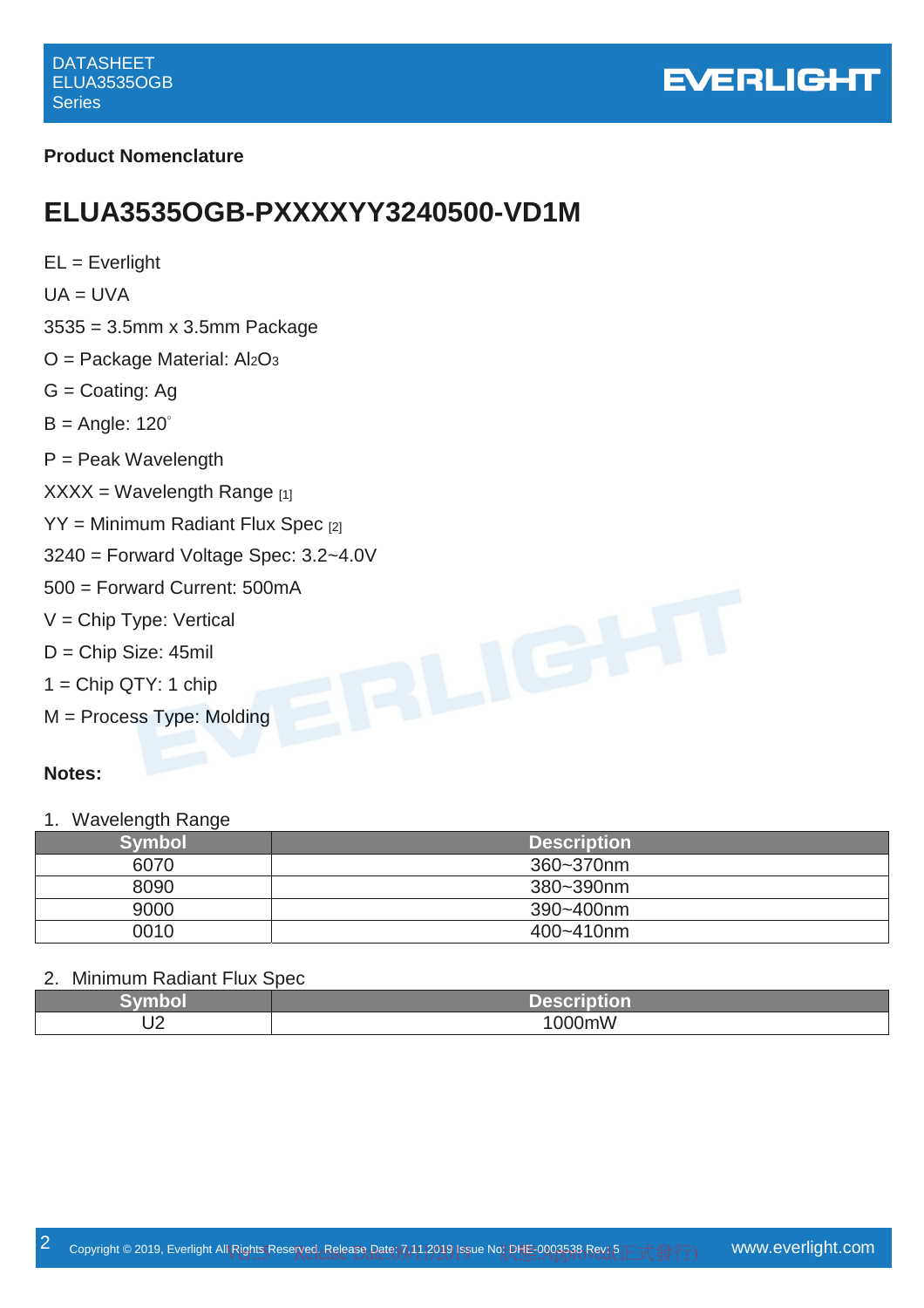## **Absolute Maximum Ratings**

| Parameter                                                   | <b>Symbol</b>               | <b>Ratings</b> | <b>Unit</b>     |
|-------------------------------------------------------------|-----------------------------|----------------|-----------------|
| Max. DC Forward Current (mA)<br>(For 385nm · 395nm · 405nm) | IF                          | 1000           | mA              |
| Max. DC Forward Current (mA) (Only 365nm)                   | IF.                         | 700            | mA              |
| Max. ESD Resistance                                         | V <sub>B</sub>              | 2000           | V               |
| <b>Thermal Resistance</b>                                   | $R_{th}$                    | 4              | °C/W            |
| <b>Max. Junction Temperature</b>                            | T.                          | 105            | $\rm ^{\circ}C$ |
| <b>Operating Temperature</b>                                | $\mathsf{T}_{\mathsf{Opt}}$ | $-10 - +100$   | $^{\circ}C$     |
| Storage Temperature                                         | $\mathsf{T}_{\mathsf{Stg}}$ | $-40 - +100$   | °C              |

### **PN of the ELUA3535OGB series: UVA LEDs**

| <b>Color</b>       | <b>Order Code of EAUVA35352</b>  | <u>Minimum</u><br><b>Radiant</b> | <b>Typical</b><br><b>Radiant</b><br>Flux (mW) Flux (mW) | <b>Maximum</b><br><b>Radiant</b><br>Flux (mW) | <b>Peak</b><br>Wavelength<br>(nm) | <b>Forward Forward</b><br><b>Voltage Current</b><br>(V) | (mA) |
|--------------------|----------------------------------|----------------------------------|---------------------------------------------------------|-----------------------------------------------|-----------------------------------|---------------------------------------------------------|------|
| <b>Ultraviolet</b> | ELUA3535OGB-P6070U23240500-VD1M  | 1000                             | 1250                                                    | 1500                                          | $360 - 370$                       | $3.2 - 4.0$                                             | 500  |
|                    | ELUA3535OGB-P8090U23240500-VD1M  | 1000                             | 1250                                                    | 1500                                          | $380 - 390$                       | $3.2 - 4.0$                                             | 500  |
|                    | ELUA3535OGB-P9000U23240500-VD1M  | 1000                             | 1250                                                    | 1500                                          | 390~400                           | $3.2 - 4.0$                                             | 500  |
|                    | IELUA3535OGB-P0010U23240500-VD1M | 1000                             | 1250                                                    | 1500                                          | $400 - 410$                       | $3.2 - 4.0$                                             | 500  |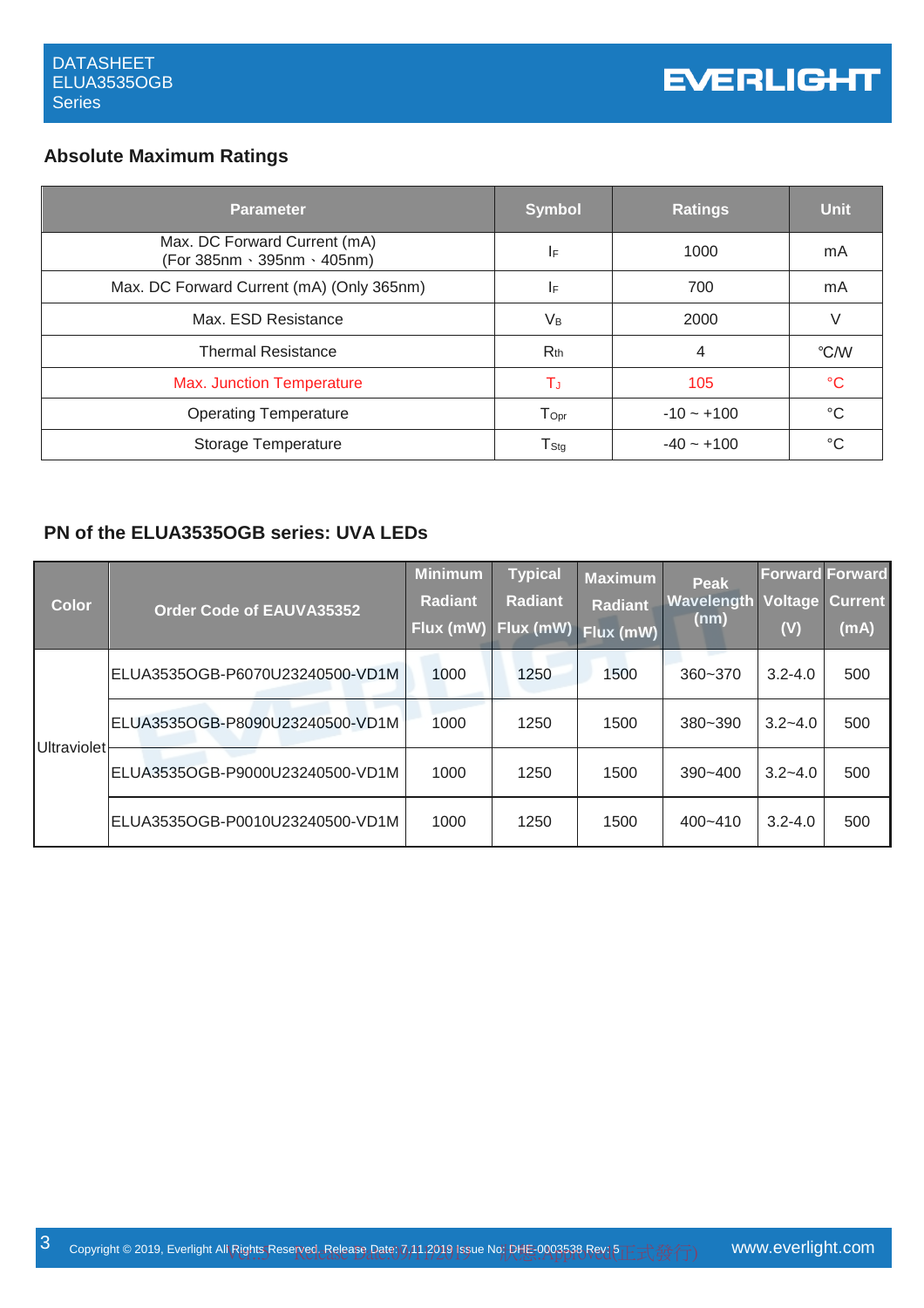### **Product Binning Radiant Flux Bins**

| <b>Bin Code</b> | <b>Minimum</b><br>Radiant Flux (mW) | <b>Maximum</b><br><b>Radiant Flux (mW)</b> |
|-----------------|-------------------------------------|--------------------------------------------|
| J2              | 1000                                | 1200                                       |
| U3              | 1200                                | 1400                                       |
| $\overline{14}$ | 1400                                | 1500                                       |

### **Notes:**

1.Radiant flux measurement tolerance: ±10%.

2.Forward voltage bins are defined at I*F*=500mA operation.

### **Peak Wavelength Bins**

| <b>Group</b> | <b>Bin</b>                                      | <b>Minimum Peak</b><br><b>Wavelength (nm)</b> | <b>Maximum Peak</b><br><b>Wavelength (nm)</b> |
|--------------|-------------------------------------------------|-----------------------------------------------|-----------------------------------------------|
|              | 36                                              | 360                                           | 370                                           |
| U            | 38                                              | 380                                           | 390                                           |
|              | 39                                              | 390                                           | 400                                           |
|              | 40                                              | 400                                           | 410                                           |
| Notes:       | 1. Peak Wavelength measurement tolerance: ±1nm. |                                               |                                               |

### **Notes:**

1.Peak Wavelength measurement tolerance: ±1nm.

2.Forward voltage bins are defined at I*F*=500mA operation.

### **Forward Voltage Bins**

| <b>Bin</b> | Minimum Forward<br>Voltage (V) | <b>Maximum Forward</b><br>Voltage (V) |
|------------|--------------------------------|---------------------------------------|
| 3234       | 3.2                            |                                       |
| 3436       | 3.4                            | 3.6                                   |
| 3638       | 3.6                            | 3.8                                   |
| 3840       | 3.8                            |                                       |

### **Notes:**

1.Forward voltage measurement tolerance: ±2%.

2.Forward voltage bins are defined at I*F*=500mA operation.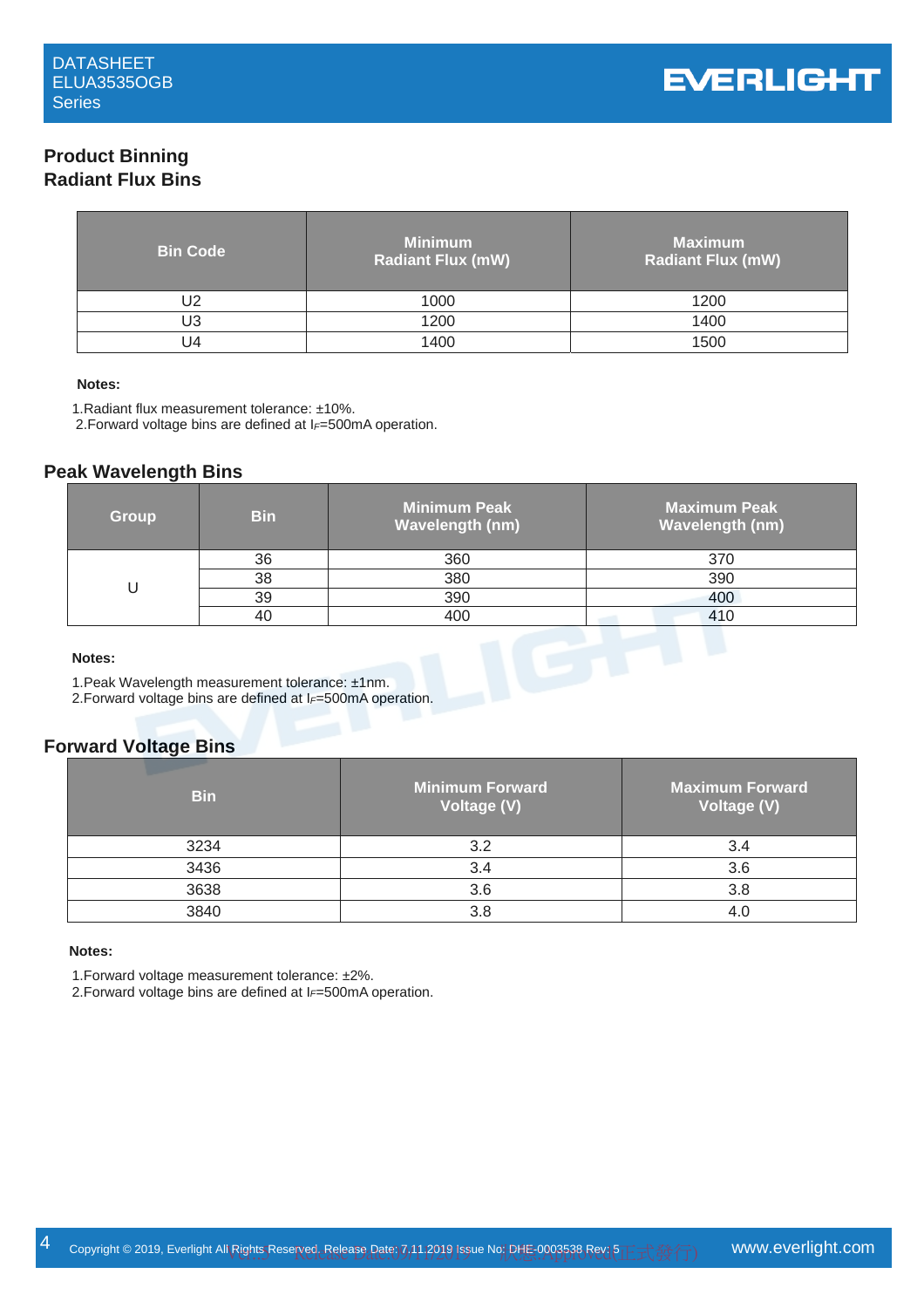

## **Mechanical Dimension**



**1.** Dimensions are in millimeters.

**2.** Tolerances unless mentioned are ± 0.1mm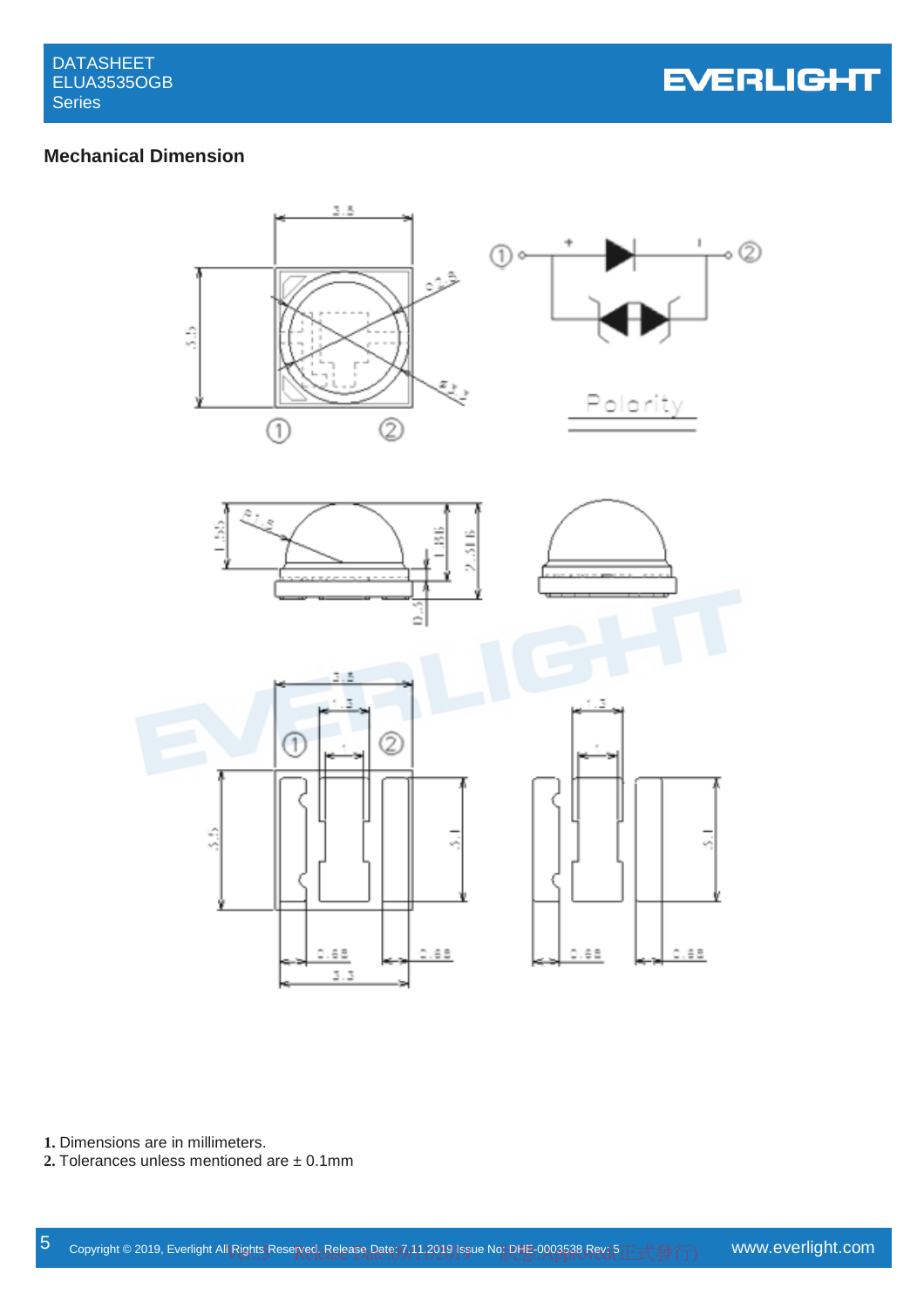

# **Pad Configuration**



**BOTTOM VIEW** 



**TOP VIEW** 

| PAD | <b>FUNCTION</b> |
|-----|-----------------|
|     | ANODE           |
| 2   | CATHODE         |
| n   | THERMAL PAD     |
|     |                 |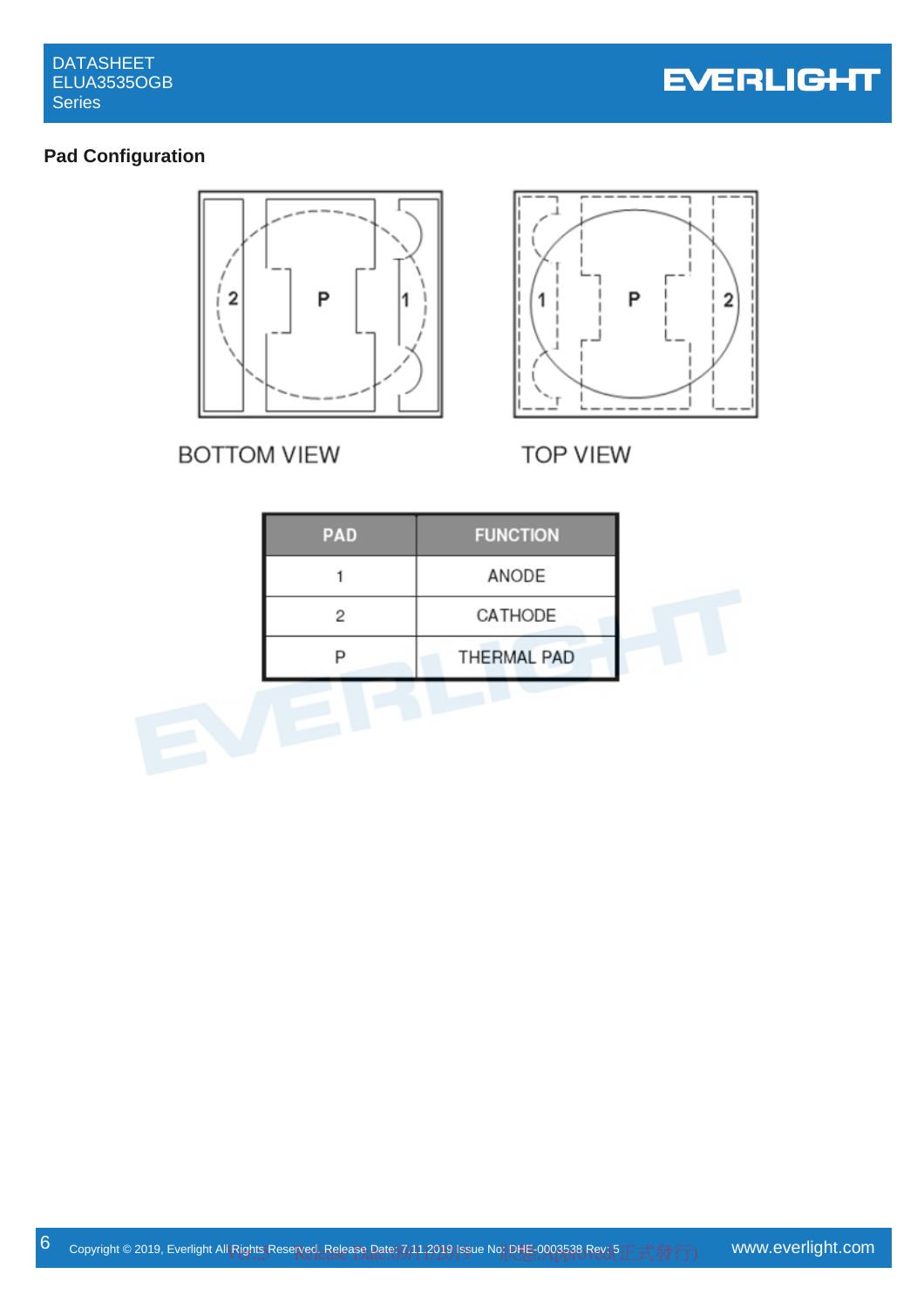### **Reflow Soldering Characteristics**

### **For Reflow Process**

- a. ELUA series are suitable for SMT processes.
- b. Curing of glue in oven must be according to standard operation flow processes.



| <b>Profile Feature</b>             | <b>Lead Free Assembly</b> |
|------------------------------------|---------------------------|
| Ramp-Up Rate                       | $2-3$ °C/S                |
| <b>Preheat Temperature</b>         | 150-200 °C                |
| Preheat Time $(tS)$                | 60-120 S                  |
| Liquid Temperature $(T_L)$         | $217^{\circ}$ C           |
| Time maintained above $T_L$        | $60 - 90$ S               |
| Peak Temperature (T <sub>P</sub> ) | 240 <sup>+5</sup> °C      |
| Peak Time $(t_P)$                  | $Max$ 20 S                |
| Ramp-Down Rate                     | $3-5$ °C/S                |

- c. Reflow soldering should not be done more than twice.
- d. In soldering process, stress on the LEDs during heating should be avoided.
- e. After soldering, do not bend the circuit board.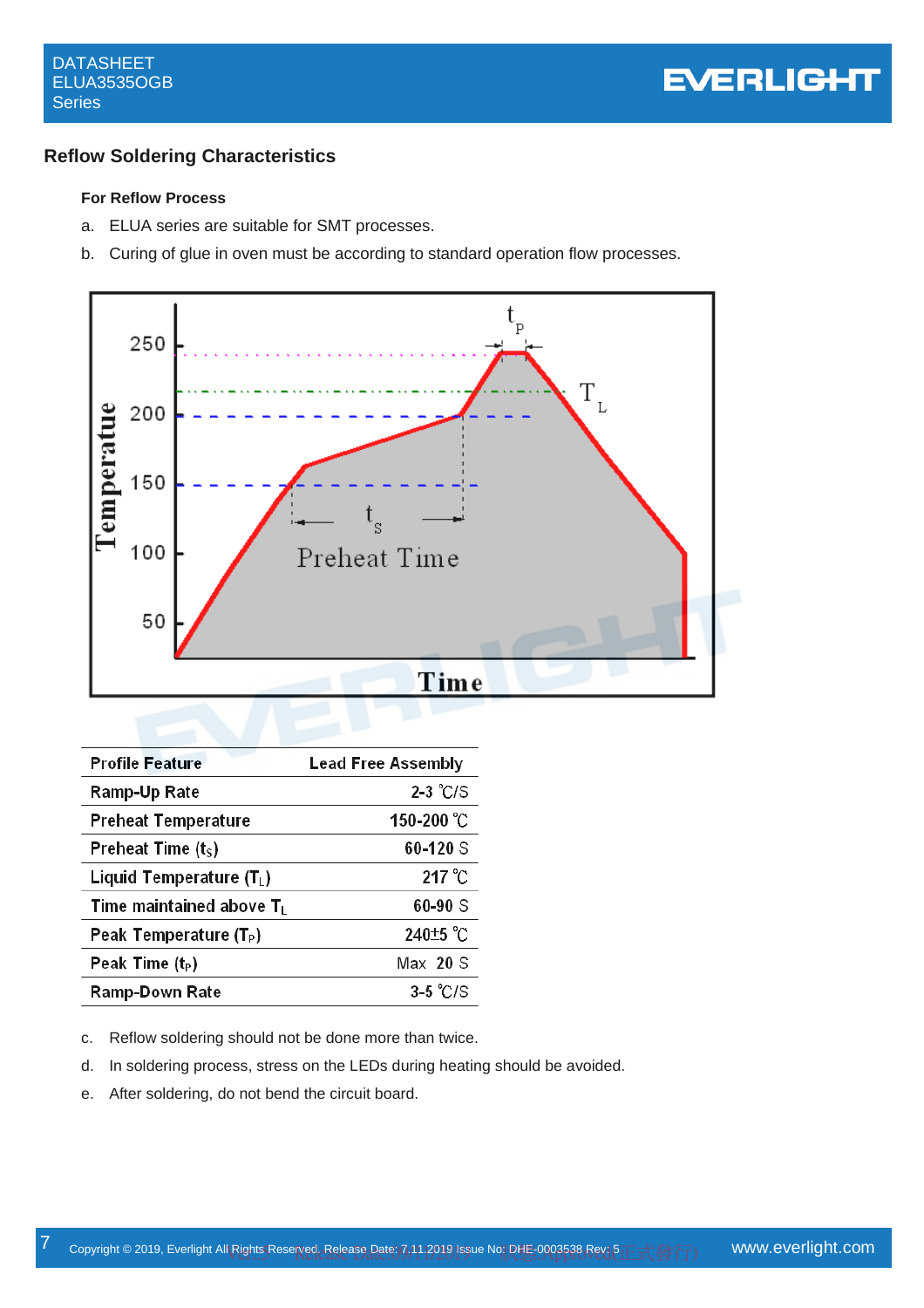DATASHEET ELUA3535OGB **Series** 



### **Typical Characteristics Curves Spectrum @ Thermal Pad Temperature = 25℃**



**Relative Radiant Flux vs. Forward Current @ Thermal Pad Temperature = 25℃**

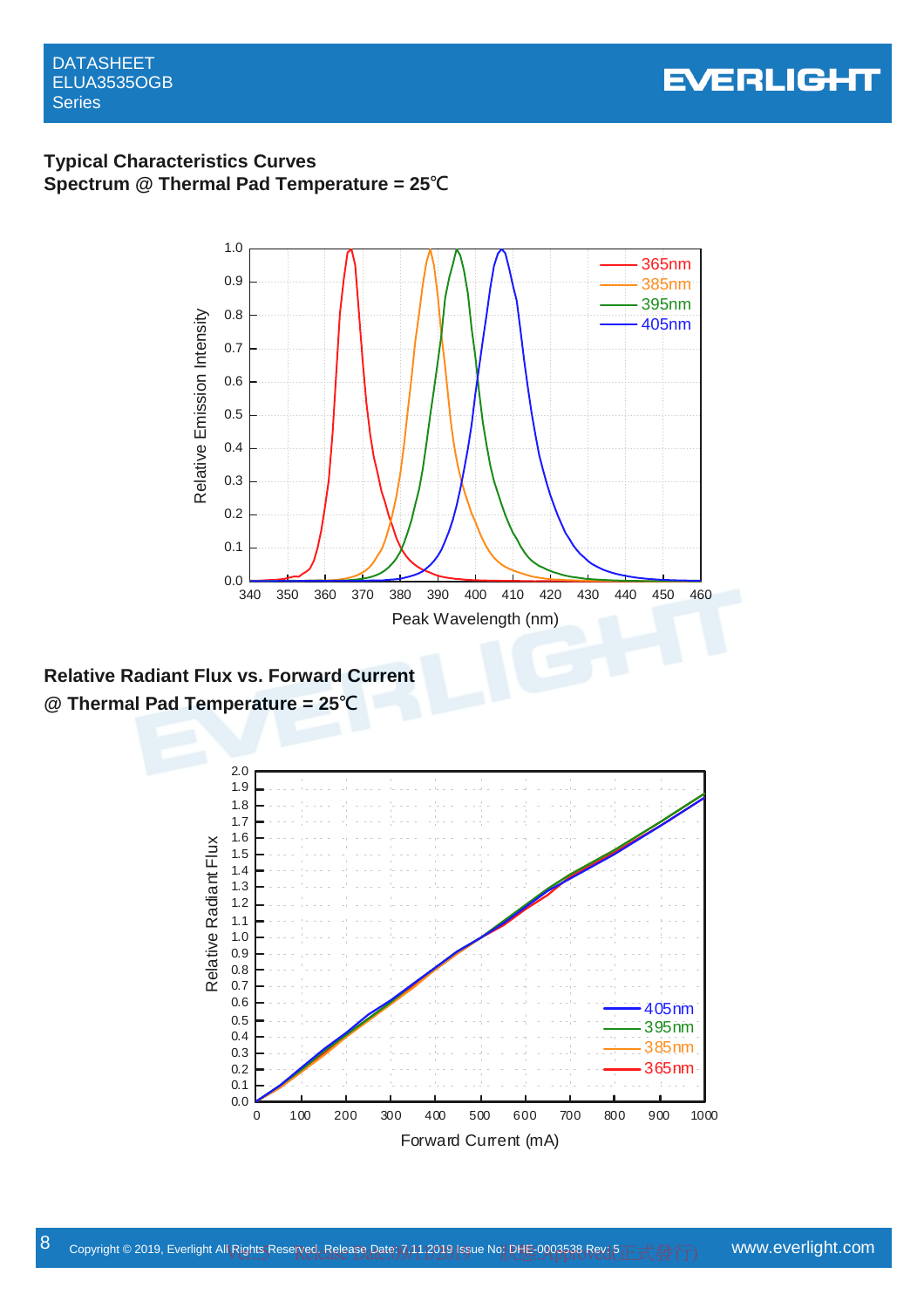

# **Peak Wavelength vs. Forward Current @ Thermal Pad Temperature = 25℃**



**Forward Voltage vs. Forward Current @ Thermal Pad Temperature = 25℃**

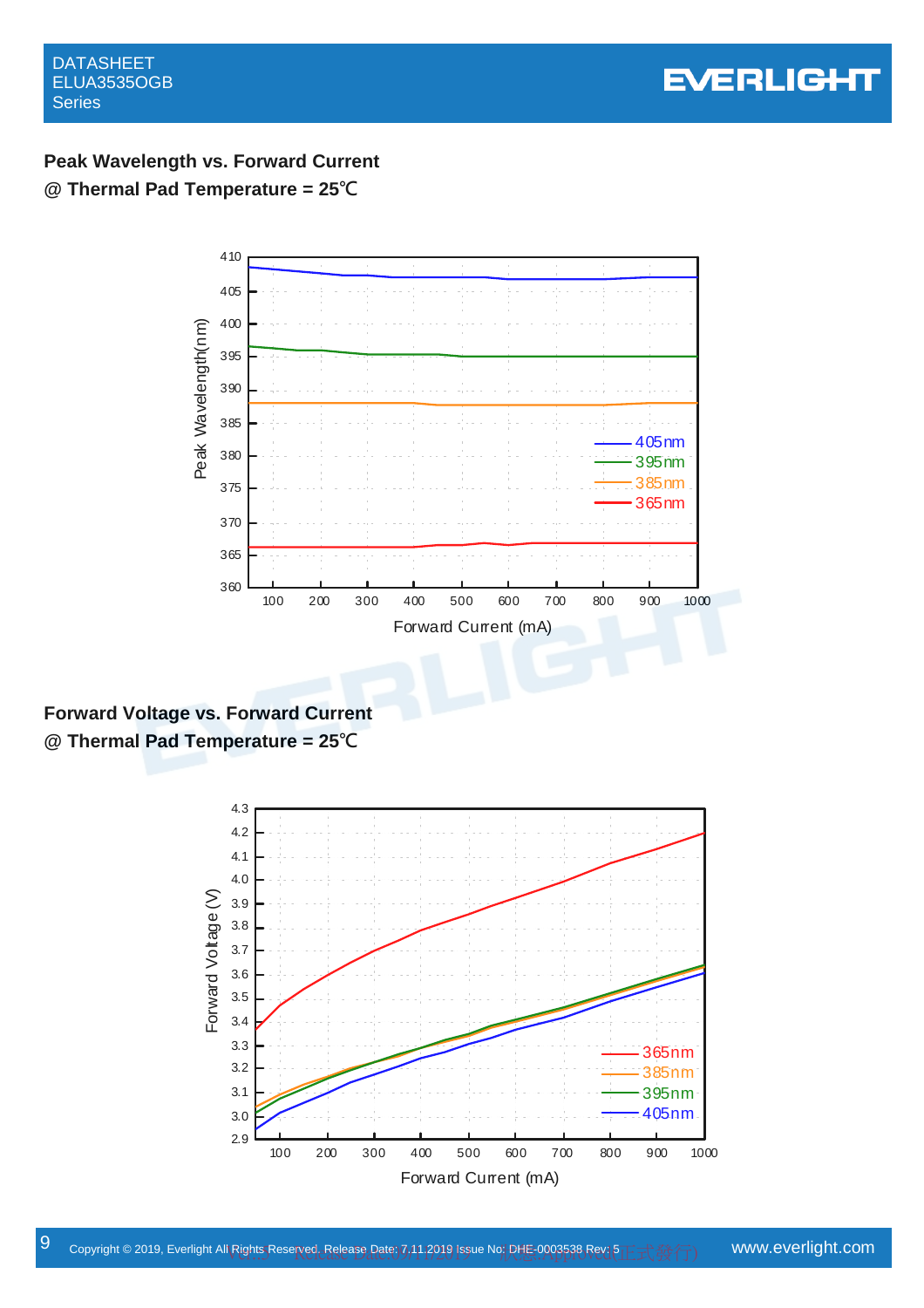

# **Relative Radiant Flux vs. Ambient Temperature @ Forward Current = 500mA**



**Peak Wavelength vs. Ambient Temperature @ Forward Current = 500mA** 

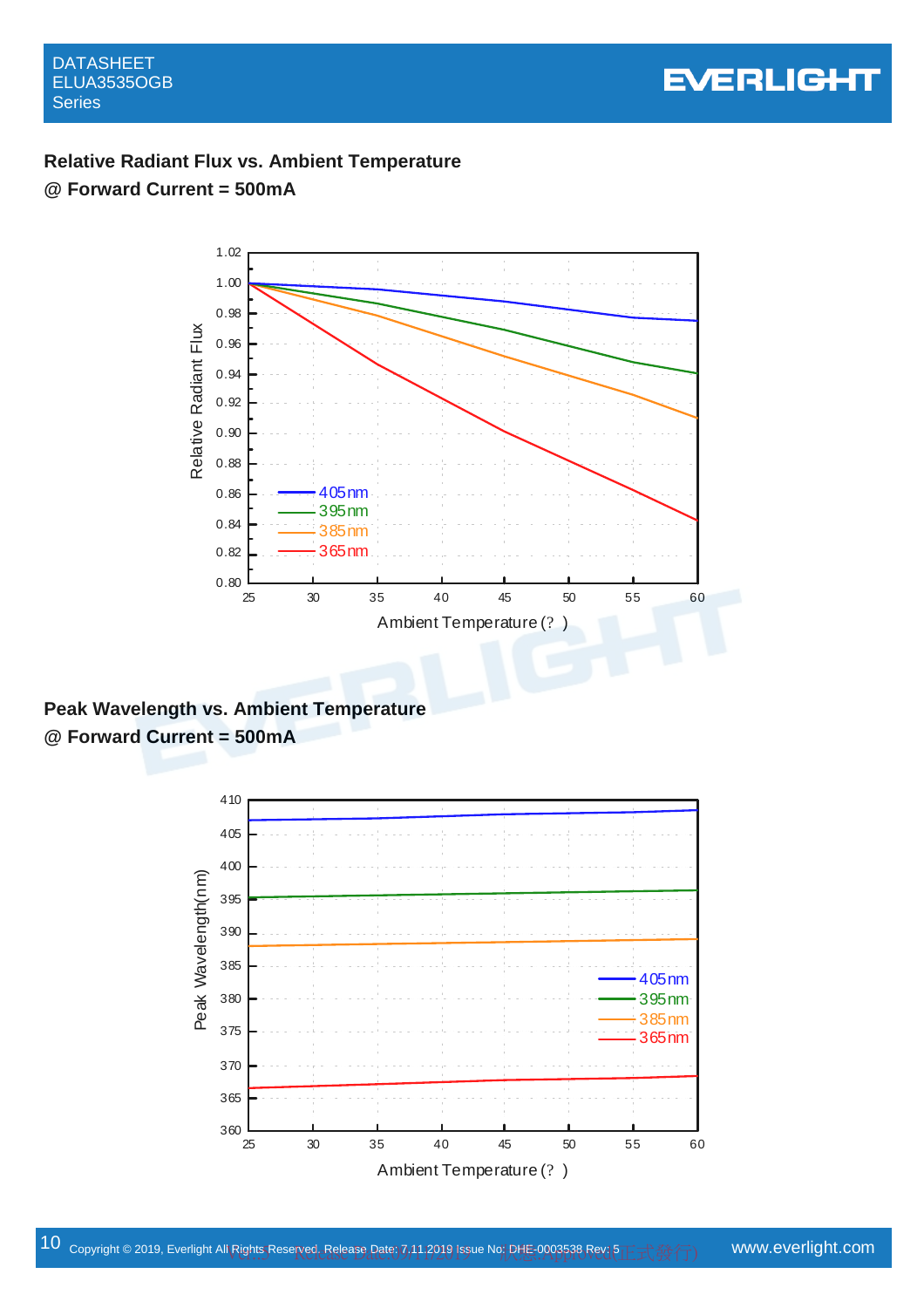

# **Forward Voltage vs. Ambient Temperature @ Forward Current = 500mA**

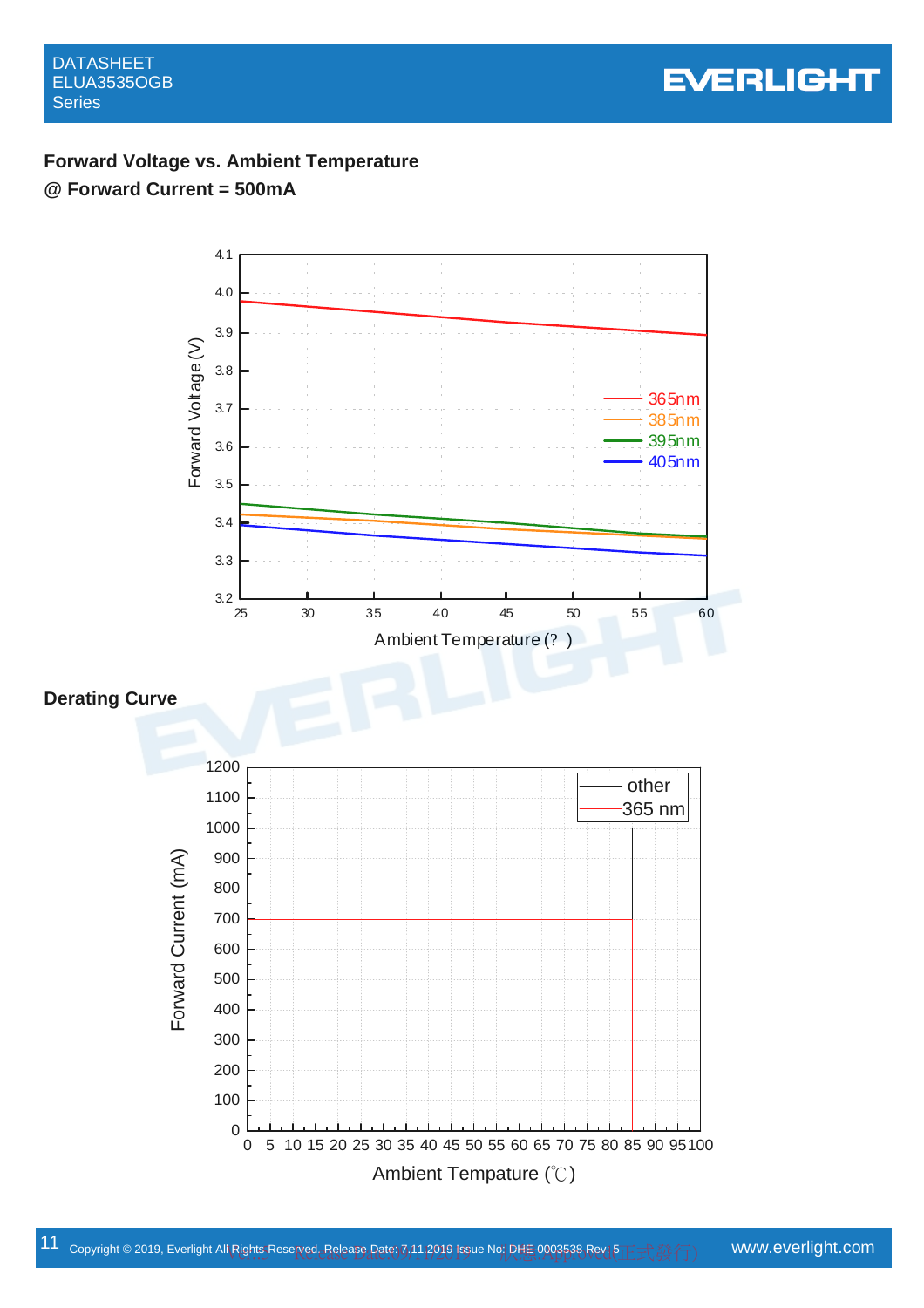

### **Typical Radiation Patterns**

### **Typical Diagram Characteristics of Radiation for ELUA3535OGB**



### **Notes:**

- 1.  $2\theta_{1/2}$  is the off axis angle from lamp centerline where the luminous intensity is 1/2 of the peak value.
- 

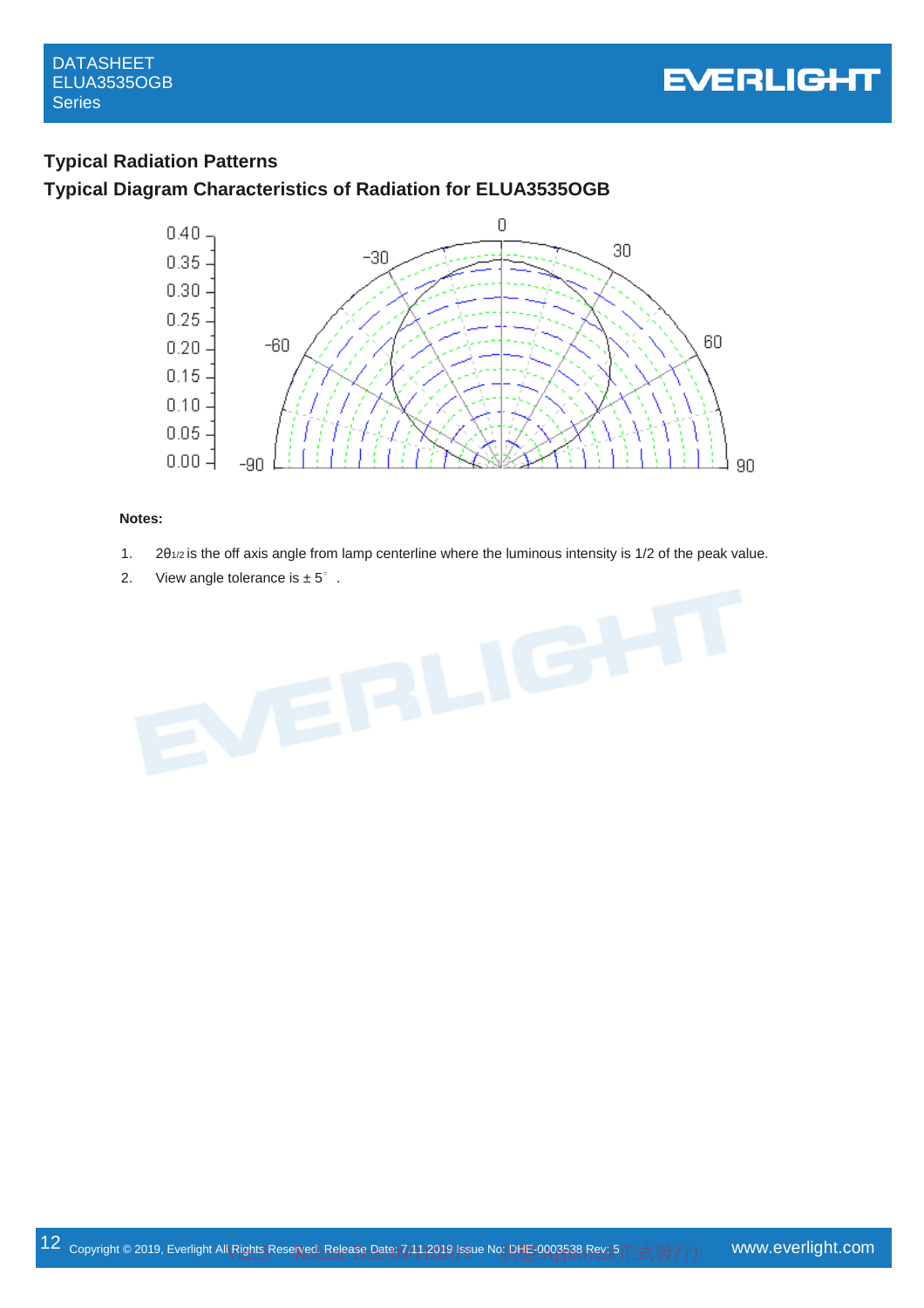### **Emitter Tape Packaging**

### **Carrier Tape Dimensions as the following:**

Reel: 800pcs





### **Note**

- 1. Tolerance unless mentioned is ±0.1mm;
- 2. Packing amount is 200/400/600/800 pcs per reel

### **Moisture Resistant Packaging**









Aluminum moisture-proof bag

Desiccant

Label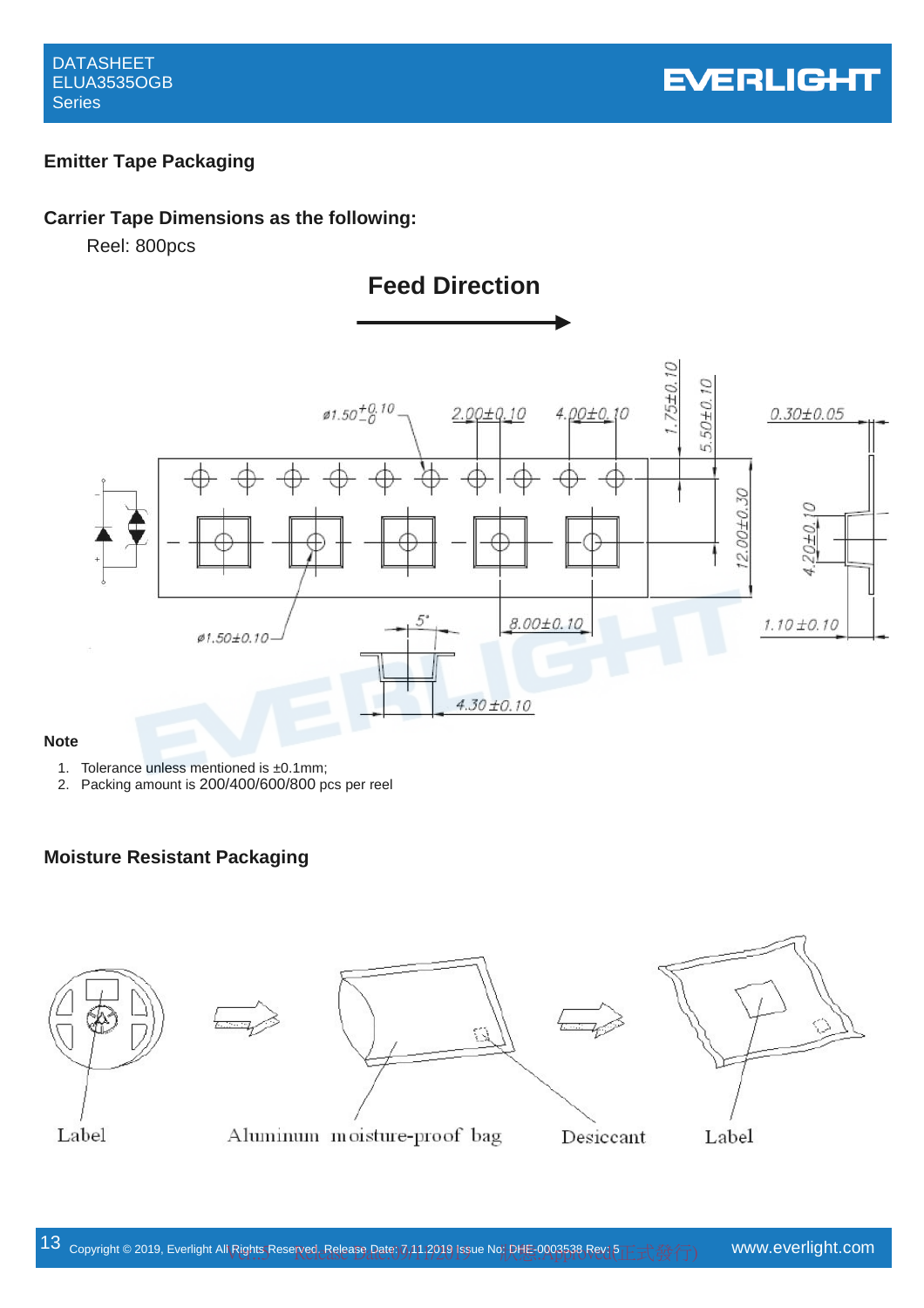

### **Emitter Reel Dimensions**



### **Notes:**

- 1. Dimensions are in millimeters.
- 2. Tolerances unless mentioned are ±0.1mm.

# **Product Labeling**

## **Label Explanation**

|                                                    | ĸ               |
|----------------------------------------------------|-----------------|
| <b>CPN: Customer Specification (when required)</b> | CP.             |
| P/N: Everlight Production Number                   | Ш<br>XXX<br>P/. |
| QTY: Packing Quantity                              | Ш<br>XXX        |
| CAT: Luminous Flux (Brightness) Bin                | LС<br>⊪         |
| HUE: Color Bin                                     | QТ<br>IIIII     |
| REF: Forward Voltage Bin                           | CA'<br>Ш        |
| LOT No: Lot Number                                 | RE.<br>║║║      |
| MADE IN TAIWAN: Production Place                   | MS.             |

| ROHS (Pb)EVERLIGHT                                                  |
|---------------------------------------------------------------------|
| CPN: XXXXXXXXXXXXXXXXXXX                                            |
|                                                                     |
| P/N: XXXXXXXXXX                                                     |
|                                                                     |
| LOT NO:Y150716XXX-XXXXXXXXXX-XXXXXXXXXX                             |
| OTY: 0123456789 HUE: XXXXXXXXXX                                     |
| CAT: XXXXXXXXXX<br>REF : XXXXXXXXXX                                 |
| <u> III din masjid na matana na ma</u><br>REFERENCE: BTPYYMMDDXXXXX |
|                                                                     |
| $MSL-X$<br>MADE<br>IN XXXXXX                                        |